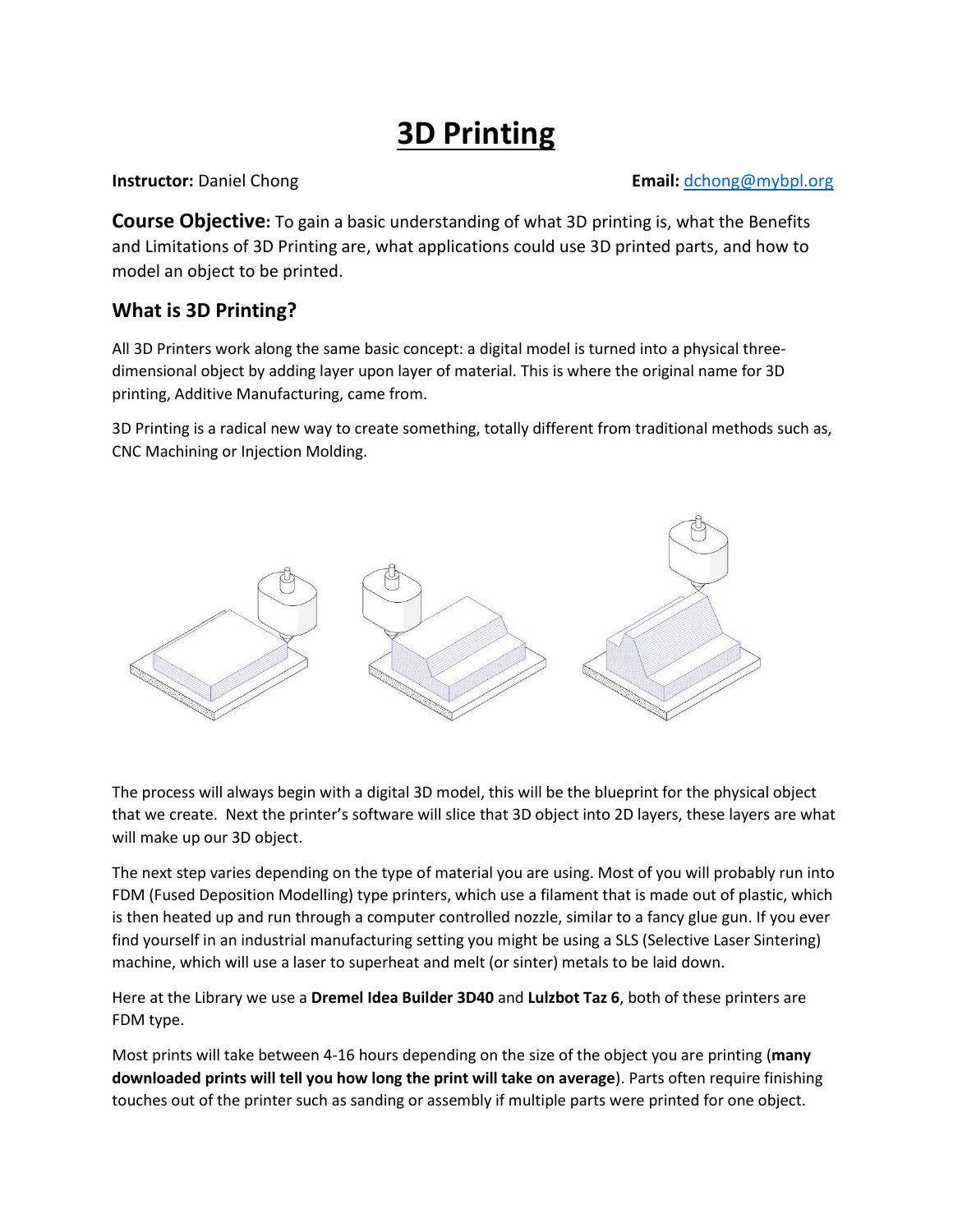## **Benefits and Limitations of 3D Printing**

#### Benefits

There are many benefits to using a 3D printer for developing parts, but there are also some limitations. First we will cover what benefits you might find over more traditional types of manufacturing.

One of the main benefits is the low startup cost. Once you buy the printer, usually around \$1000-\$2000, you are only paying for raw materials. Compare this to injection molding, where you have to pay for a custom mold of each part, and those custom molds can be a pretty penny.

Another benefit is the ability to customize parts on the fly, this makes prototyping easy and is one of the main things that 3D printing is used for. Think if you needed to tweak on little part of your prototype, would you want to wait for a new mold to be made and shipped to you, or would you rather tweak your design and then start printing? Your product could take 5-10 days to ship, instead of 5-10 months.

One of the coolest things that 3D printing allows us to do, is to make complex shapes. Many of these shapes cannot be created by any other manufacturing technique. These complex shapes can be attained due to the additive nature of 3D printing, meaning it possible to create these structures for a significantly cheaper price compared to traditional manufacturing methods.



#### Limitations

One of the main limitation to 3D printing is the strength of the parts created, particularly with FDM type machines. Most (plastic) parts that are created with 3D printers are more brittle and weaker in one direction by 10-50% compared to their more traditionally manufactured counterparts. Plastic 3D printed parts are most often used for non-critical functional applications.

SLS and other metal type printers do not run into this problem.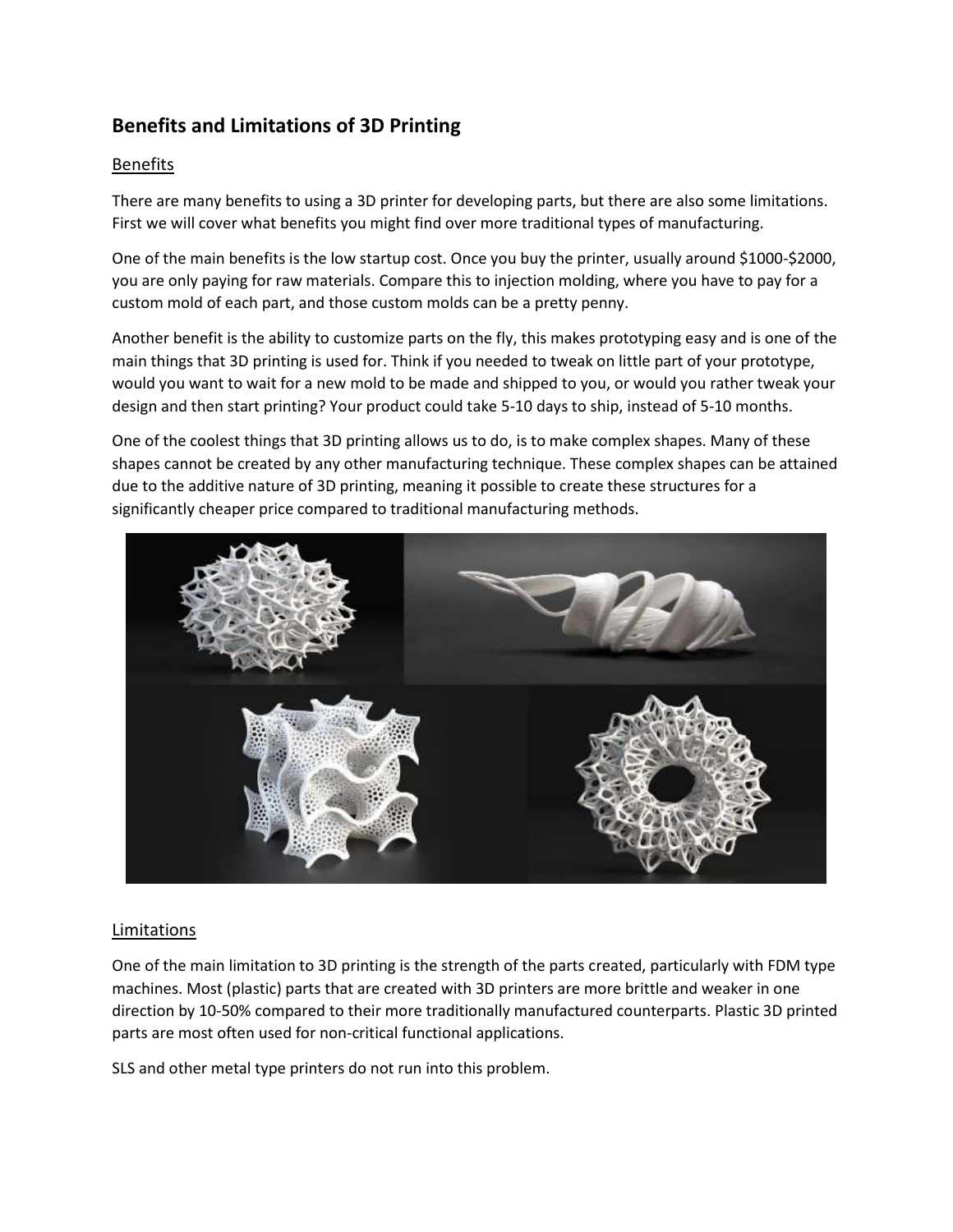#### Limitations Continued

Another drawback is the lack of scaling when facing large production runs. Since there is a lack of custom tooling used in 3D printing, the startup costs are low and small production runs (think 1-10) are economical, but unit prices only decrease a small amount at higher quantities. This prevents economies of scale from kicking in.

This graph from 3dhubs.com shows this lack of scaling with 3D printing.



The final limitation is the fault tolerance for accuracy. What this means is that when you create something, you have to calibrate your machine down to the millimeter, something that is almost impossible to do.

"Typically, parts printed on a desktop FDM 3D printer have the lowest accuracy and will print with tolerances of  $\pm$  0.5 mm. This means that if you design a hole with diameter of 10 mm, its true diameter after printing will something between 9.5 mm to 10.5 mm."

-3dhub.com

Again, this is typically why [plastic] parts are used in non-crucial areas of the product.

#### Applications of 3D Printing

In this modern day, 3D printing has found itself in many different applications. Some of the biggest sectors that use 3D Printing are: Aerospace, Automotive, Robotics and Tooling. We will see how much of an effect 3D printing in more detail in this following section.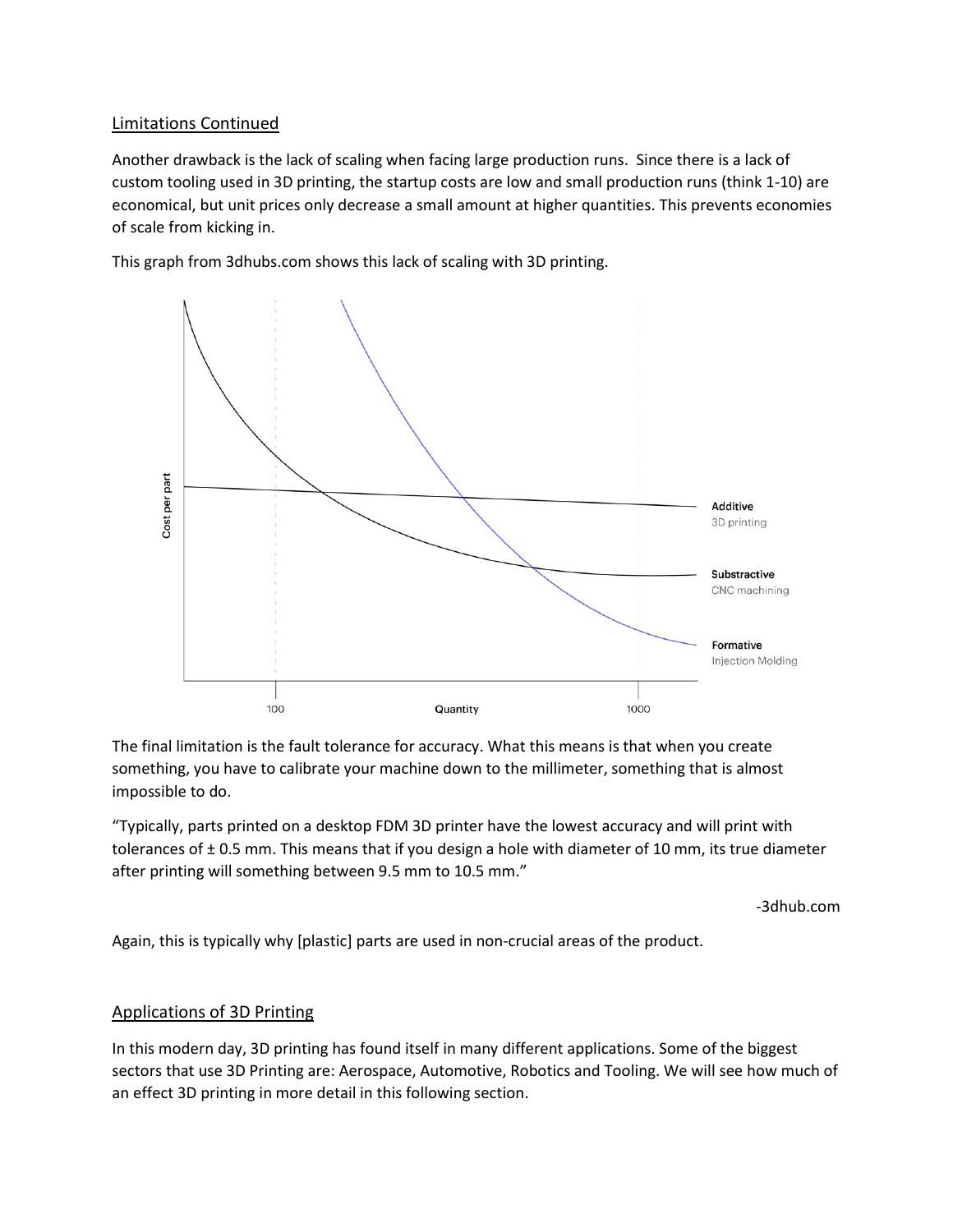#### Application: Aerospace

One of the biggest advantages 3D printing has is its ability to create custom parts on the fly. The ability to create topology optimized structures with a high strength-to-weight ratio, as well as the capability to consolidate multiple components into a single part can be astronomical.

Take into consideration the International Space Station. Astronauts are trained to deal with any situation that may arise, be it mechanical or personal. If a single part fails, it could be catastrophic and until recently an entire mission would have to be planned to just get that single part to the station. Now, though, we have sent the first 3D Printer (Made in Space) to the ISS and they know have the ability to not only 3D print, but do it in a Zero-Gravity Environment. Funnily enough, the first thing to print on the ISS was a spare part for the printer itself, a faceplate for the print head.



Another project using more than 100 custom 3D printed parts, is the Orion Spacecraft, which will hopefully launch on NASA next generation heavy-lift rocket, the Space Launch System (SLS).

#### Application: Automotive

One of the main things that the automotive industry has benefited from 3D printing, is the fast turnaround on prototyping parts, as well as the ease of customization for those part.

"Volkswagen traditionally used CNC machining to create custom jigs and fixtures. CNC has typically longer production times and higher cost. The same jigs and fixtures could be 3D printed overnight and tested on the assembly line the next day. Feedback from the operators was incorporated almost immediately and a new jig was ready to test the next day until the perfect tool was created."

-3dhubs.com

#### Application: Robotics

Most everyone wants to have that robot butler that will take care of your every whim and need, and with 3D printing we are coming closer and closer to that fantasy. Almost every robotics project is going to need to use custom parts, because of this 3D printing has become the main production method that these people use. Design freedom and the speed of parts allows these people to create things we would have called science fiction fantasy 20 years ago.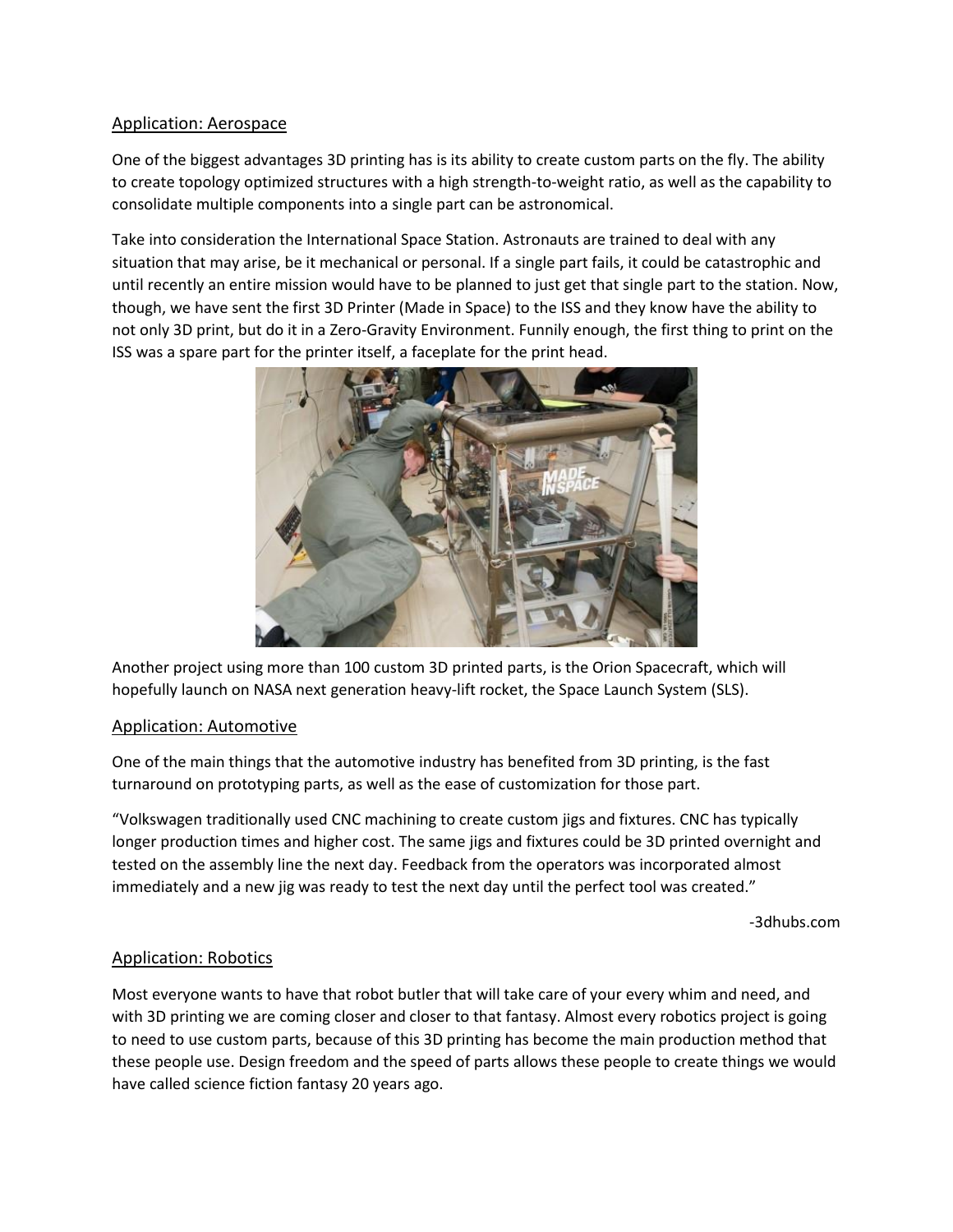#### Application: Tooling

The development of new types of material that are highly resistant to heat as well as tensile strength, while combining this with the ability to create these parts quickly and at low cost has allowed 3D printing to become almost standard in many applications in industrial tooling.

"For example, 3D printing is used today to manufacture low-run injection molds. These molds are used to produce a few hundred parts (compared to the 10.000+ of metal molds), but come at a fraction of the cost of a "traditional" mold and can be manufactured overnight. This makes them ideal for low-volume, low-cost production or small tests runs before full scale manufacturing."

3dhubs.com

#### 3D Printing Hobbyist

As a hobbyist, you most likely won't be creating the next big thing for the International Space Station, but rather creating small things that you could use on a day-to-day basis. Creating things from game controller stands to vases, the limit is your own creativity and your ability to create objects. Here is a list of things that you could potentially create as a 3D Printing Hobbyist.

- Board Game Models
- Dice
- Halloween Costumes
- Six Pack Carrier (if you are of age!)
- Pen and Pencil Holders
- Coasters
- Bottle Openers
- Keychains

#### **IF you can think of it, you can print it! Check out Thingiverse.com for pre-modeled objects!**

#### Modeling Objects for 3D Printing

Compatible files for 3D printing: .stl | .obj

While there are many different software used to create 3D models, here at the library we use a program called **Tinkercad**. This is a free resource that will allow you to create or import 3D designs and from there you can download the file to put through your printer. You can find it at **tinkercad.com**, and the program is hosted on the web!

To use Tinkercad all you need to do is create an account, and from there you can design and watch tutorials on how to create on object. Tonight we will have some time for all of us to tinker with and create an object, if you like it we can put it in the queue to print.

If you are feeling lazy, or just want to look at designs other people have created, check out **Thingiverse.com.**

This website [thingiverse] allows people to upload their own designs for others to use. If you find something you like, you can either import it back into Tinkercad to modify it further, or you can take the file and put it straight through the printer.